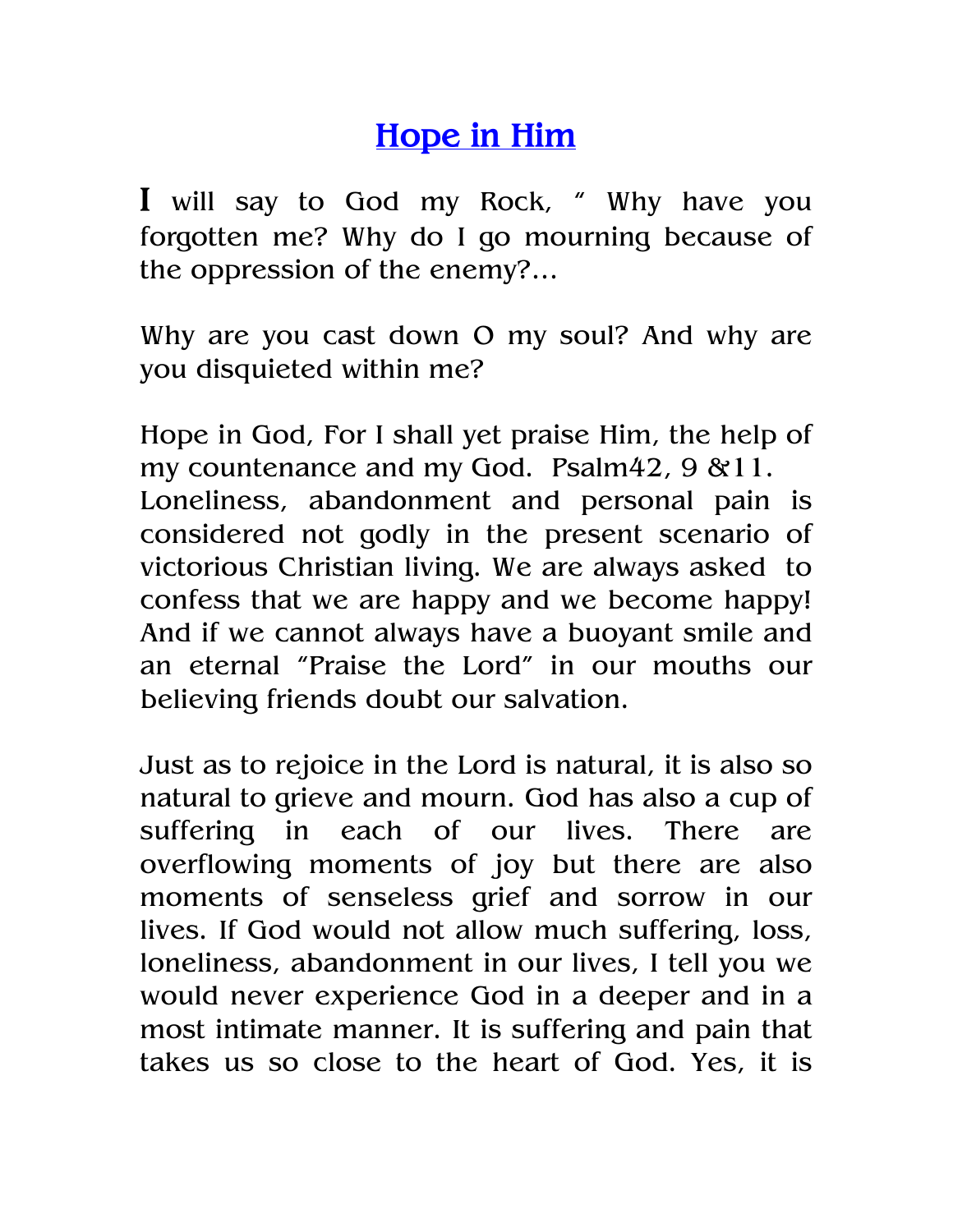God, it is God Himself who allows suffering and sorrow to enter into our lives.

Read Psalm 77,88, David who was after God's own heart had moments of severe suffering, loneliness, a sense of being exploited, being betrayed, rejection and helplessness. But only these brought him so close to the heart of God. When no human heart or hand can help it is only the arm of God which is not too short that it cannot save, which will hold us close to Him, wipe our tears and keep us company.

It may seem blasphemous for a believer to question God, but David was so close to God, that he pours out his heart to God. He knew his God. Notice he says, "My Rock..,My God" Though he is asking Why God, he also knows he has nowhere to run or no one to confide in.

At times in our life we may have to walk across such tight rope situations that we cannot even speak about it even to the most trusted friend, mother or counselor. It is then we can always go to our Heavenly Friend whose ears are always tuned to hear our voice. We can pour out our hearts and be very very sure that He is listening, every word, every sigh, every tear and even the tremor of the heart. What a wonderful God, What a faithful friend! See what David says to himself, " O my soul Hope in Him"(at times it is okay to speak to ourselves ☺)